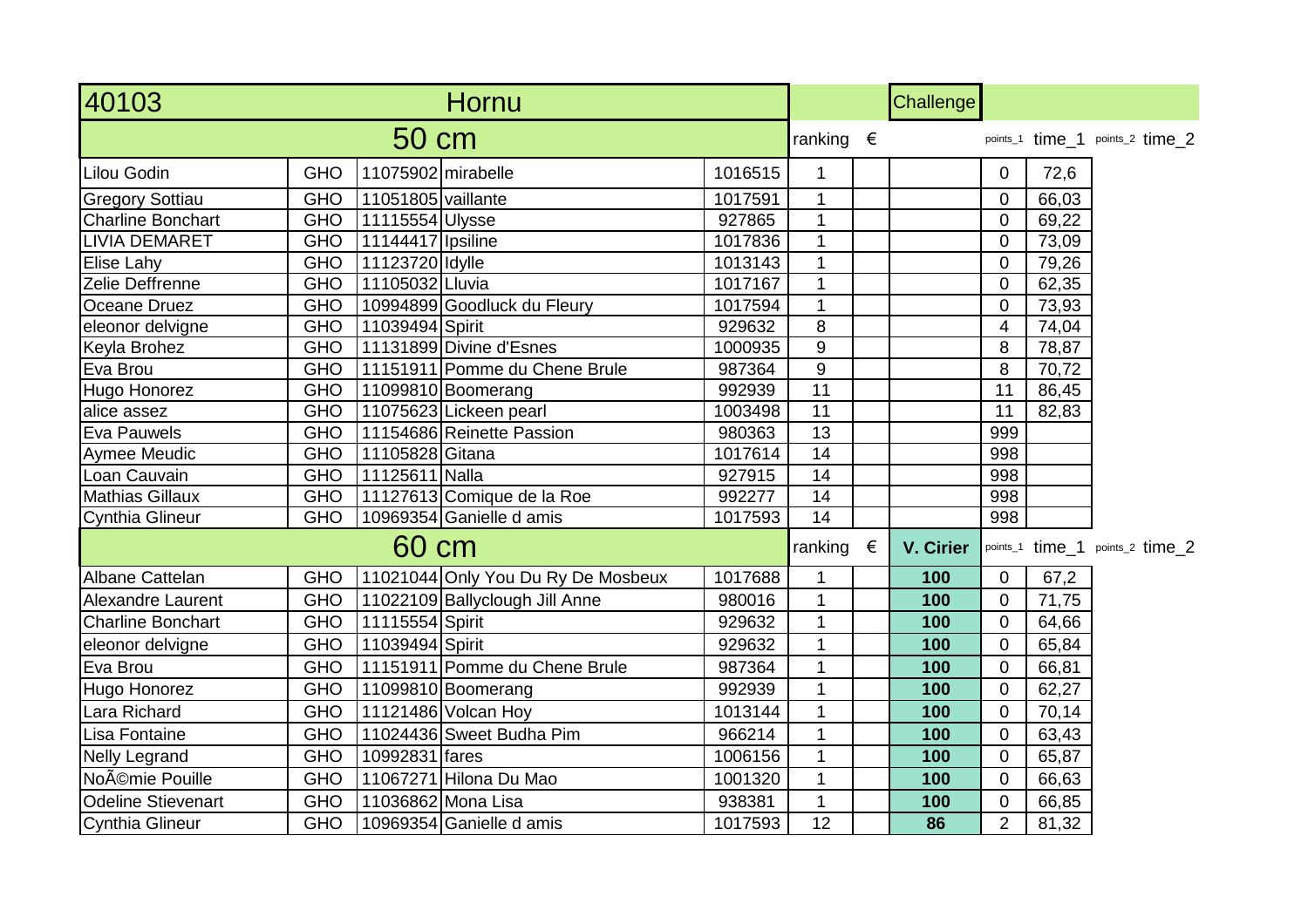| Keyla Brohez            | <b>GHO</b> |                     | 11131899 Divine d'Esnes          | 1000935 | 13             |                    | 85           | 4                        | 79,46  |                                 |
|-------------------------|------------|---------------------|----------------------------------|---------|----------------|--------------------|--------------|--------------------------|--------|---------------------------------|
| Kylian Debieve          | <b>GHO</b> | 11077973 Ulysse     |                                  | 927865  | 13             |                    | 85           | $\overline{4}$           | 62,7   |                                 |
| Lilou Godin             | <b>GHO</b> | 11075902 mirabelle  |                                  | 1016515 | 13             |                    | 85           | $\overline{\mathbf{4}}$  | 64,43  |                                 |
| Oceane Druez            | <b>GHO</b> |                     | 10994899 Goodluck du Fleury      | 1017594 | 13             |                    | 85           | $\overline{\mathbf{4}}$  | 71,81  |                                 |
| Zelie Deffrenne         | <b>GHO</b> | 11105032 Lluvia     |                                  | 1017167 | 13             |                    | 85           | $\overline{\mathbf{4}}$  | 71,59  |                                 |
| Nastassia Noe           | <b>GHO</b> | 11028115 fara       |                                  | 1016716 | 18             |                    | 80           | 6                        | 82     |                                 |
| Loan Cauvain            | <b>GHO</b> | 11125611 Nalla      |                                  | 927915  | 19             |                    | 79           | 8                        | 73,58  |                                 |
| Giovanni Delcourt       | <b>GHO</b> | 11152568 merveille  |                                  | 1016547 | 20             |                    | 78           | 13                       | 88,08  |                                 |
| Eva Pepin               | <b>GHO</b> | 11057505 Maximus    |                                  | 1017769 | 21             |                    | 77           | 25                       | 100,06 |                                 |
| LIVIA DEMARET           | <b>GHO</b> | 11144417   Ipsiline |                                  | 1017836 | 22             |                    | 76           | 31                       | 107    |                                 |
| Naomie Norguet          | <b>GHO</b> | 11154492 Espoir     |                                  | 1016490 | 23             |                    | 75           | 36                       | 111,58 |                                 |
| Eden Coelli             | <b>GHO</b> |                     | 11097471 Auburn beauty lady      | 1016261 | 24             |                    | 74           | 38                       | 105,21 |                                 |
| alice assez             | <b>GHO</b> |                     | 11075623 Lickeen pearl           | 1003498 | 25             |                    | 73           | 39                       | 110,59 |                                 |
| Alice Vyvey             | <b>GHO</b> | 11100700 Jasmijn    |                                  | 975162  | 26             |                    | $\mathsf{P}$ | 998                      |        |                                 |
| <b>Gregory Sottiau</b>  | <b>GHO</b> | 11051805 vaillante  |                                  | 1017591 | 26             |                    | P            | 998                      |        |                                 |
| Lisa Opiniao            | <b>GHO</b> | 11085941 surprice   |                                  | 1017210 | 26             |                    | P            | 998                      |        |                                 |
| <b>LIVIA DEMARET</b>    | <b>GHO</b> | 11144417 Kentuky0   |                                  | 992687  | 26             |                    | P            | 998                      |        |                                 |
| Loriana Turco           | <b>GHO</b> | 11066038 Perla      |                                  | 1015964 | 26             |                    | P            | 998                      |        |                                 |
| Mathias Gillaux         | <b>GHO</b> |                     | 11127613 Comique de la Roe       | 992277  | 26             |                    | P            | 998                      |        |                                 |
|                         |            |                     | Poneys 70 cm                     |         | ranking        | €                  | <b>S.G.</b>  |                          |        | points_1 time_1 points_2 time_2 |
| <b>Aubery Wantiez</b>   | <b>GHO</b> |                     | 11153153 Kimi-love Du Mouligneau | 1004457 | 1              |                    | 100          | $\mathbf 0$              | 61,88  |                                 |
| Eva Ronse               | <b>GHO</b> |                     | 11041749 Ballymacmaque Dusty     | 968264  | $\mathbf{1}$   |                    | 100          | $\pmb{0}$                | 60,49  |                                 |
| <b>Oprah Dufrane</b>    | <b>GHO</b> |                     | 11008543 Ilena des Marronniers   | 980488  | $\mathbf{1}$   |                    | 100          | $\mathbf 0$              | 66,21  |                                 |
| <b>Thylane Doneux</b>   | <b>GHO</b> |                     | 11035895 Soprano du Cantour      | 1016466 | $\mathbf{1}$   |                    | 100          | $\mathbf 0$              | 60,53  |                                 |
| <b>Thylane Doneux</b>   | <b>GHO</b> |                     | 11035895 Shana du Cantour        | 996910  | $\mathbf{1}$   |                    | 100          | $\mathbf 0$              | 63,18  |                                 |
| Peyton Rousseau         | <b>GHO</b> | 10993787 Venus      |                                  | 958886  | 6              |                    | 92           | $\overline{2}$           | 77,54  |                                 |
| Clara Vilain            | <b>GHO</b> |                     | 11100281 Armani De L'Eliot       | 944664  | $\overline{7}$ |                    | 91           | $\overline{\mathbf{4}}$  | 72,53  |                                 |
| Naomie Norguet          | <b>GHO</b> | 11154492 Espoir     |                                  | 1016490 | $\overline{7}$ |                    | 91           | $\overline{\mathbf{4}}$  | 73,19  |                                 |
| Nina Liegeois           | <b>GHO</b> | 11038040 Garfield   |                                  | 971054  | $\overline{7}$ |                    | 91           | $\overline{\mathcal{A}}$ | 70,8   |                                 |
| Elisabeth Bernard       | <b>GHO</b> | 11114132 Kantor     |                                  | 948272  | 10             |                    | 88           | 13                       | 84,94  |                                 |
| Lisandro Gonzalez Lopez | <b>GHO</b> | 11148683 Simba      |                                  | 948274  | 11             |                    | P            | 998                      |        |                                 |
| 70 cm                   |            |                     |                                  |         |                | ranking $\epsilon$ |              |                          |        | points_1 time_1 points_2 time_2 |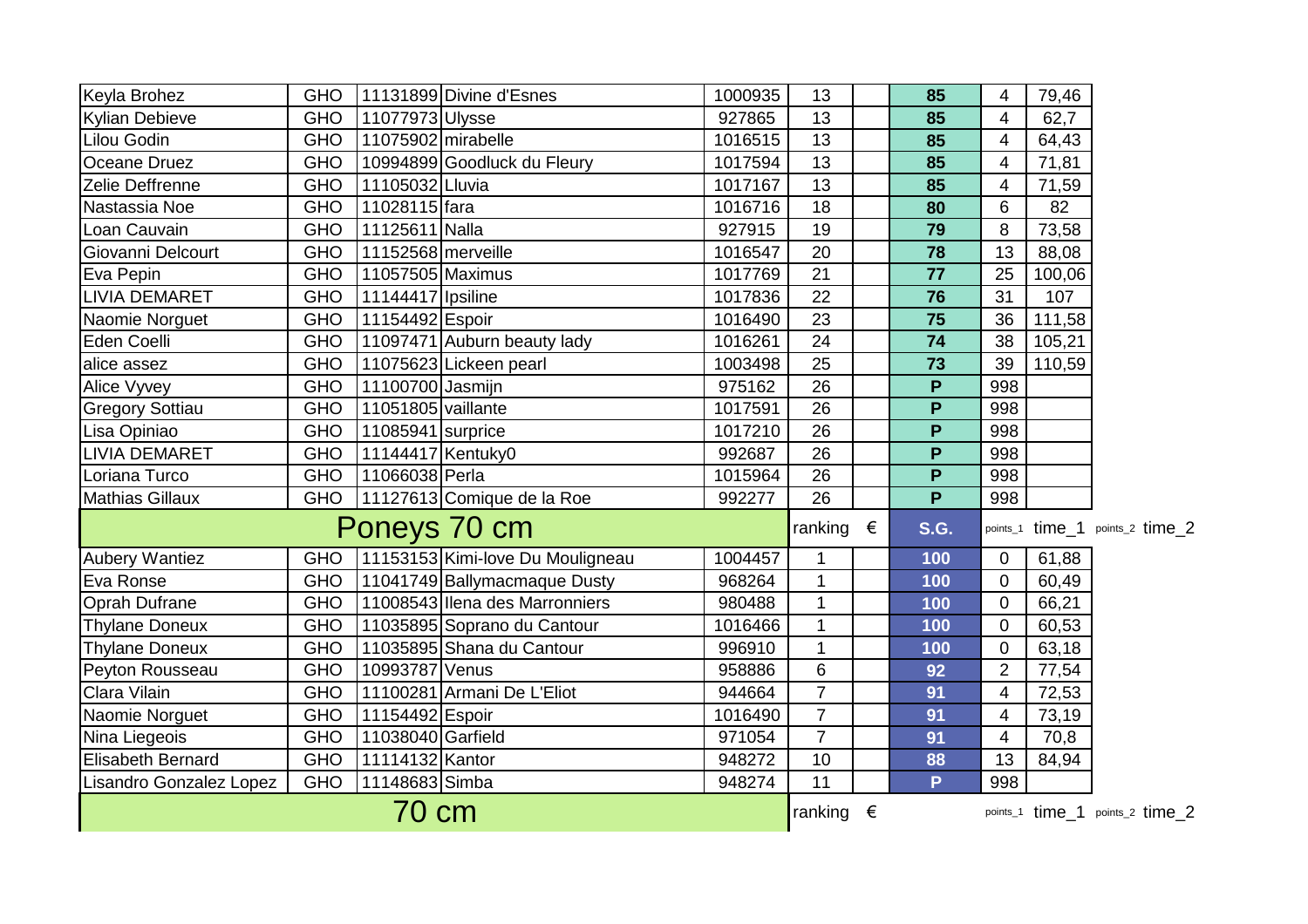| <b>Alexine Arvicus</b>        | <b>GHO</b> |                                          | 11075068 Houndsfield Silver Dollar | 1016512 | 1                  |    | 100 | 0                | 72,5                            |                |       |
|-------------------------------|------------|------------------------------------------|------------------------------------|---------|--------------------|----|-----|------------------|---------------------------------|----------------|-------|
| <b>Clara Robert</b>           | <b>GHO</b> |                                          | 11099509 Torpedo YI                | 1011247 | $\mathbf{1}$       |    | 100 | $\overline{0}$   | 64,55                           |                |       |
| Eva Pepin                     | <b>GHO</b> | 11057505 Maximus                         |                                    | 1017769 | $\mathbf{1}$       |    | 100 | $\overline{0}$   | 73,59                           |                |       |
| <b>Gabriel Musin</b>          | <b>GHO</b> | 10982912 Sun                             |                                    | 965970  | $\mathbf{1}$       |    | 100 | $\overline{0}$   | 67,9                            |                |       |
| Lisa Fontaine                 | <b>GHO</b> |                                          | 11024436 Sweet Budha Pim           | 966214  | $\mathbf{1}$       |    | 100 | $\Omega$         | 64,74                           |                |       |
| <b>LIVIA DEMARET</b>          | <b>GHO</b> | 11144417 Kentuky0                        |                                    | 992687  |                    |    | 100 | $\overline{0}$   | 67,9                            |                |       |
| Lorenzo Turra                 | <b>GHO</b> | 11062004 Atilla                          |                                    | 999155  | $\mathbf{1}$       |    | 100 | $\overline{0}$   | 58,79                           |                |       |
| Maelle Joly                   | <b>GHO</b> | 11072193 Mister                          |                                    | 966559  | $\mathbf{1}$       |    | 100 | $\overline{0}$   | 74,48                           |                |       |
| Marie-Angela Triolo           | <b>GHO</b> | 11097066 Fait Lady                       |                                    | 1017681 | $\mathbf{1}$       |    | 100 | $\Omega$         | 75                              |                |       |
| Moina Vanheesbeke             | <b>GHO</b> | 11056377 Arizona                         |                                    | 958890  | $\mathbf 1$        |    | 100 | $\overline{0}$   | 64,3                            |                |       |
| <b>Odeline Stievenart</b>     | <b>GHO</b> |                                          | 11036862 Mona Lisa                 | 938381  | 1                  |    | 100 | $\overline{0}$   | 59,54                           |                |       |
| Peyton Rousseau               | <b>GHO</b> | 10993787 Jeffrey                         |                                    | 1011157 | $\mathbf{1}$       |    | 100 | $\Omega$         | 75,32                           |                |       |
| ThaA <sup>-</sup> sse Arvicus | <b>GHO</b> | 11059262 Eli                             |                                    | 929271  | $\mathbf{1}$       |    | 100 | $\Omega$         | 69,83                           |                |       |
| Jade Bartolucci-Alavoine      | <b>GHO</b> | 10925766 Spirit                          |                                    | 1011697 | 14                 |    | 84  | $\overline{2}$   | 77,41                           |                |       |
| Alexandre Laurent             | <b>GHO</b> |                                          | 11022109 Ballyclough Jill Anne     | 980016  | 15                 |    | 83  | $\boldsymbol{4}$ | 73,45                           |                |       |
| Lara Richard                  | <b>GHO</b> |                                          | 11121486 Volcan Hoy                | 1013144 | 15                 |    | 83  | 4                | 69,47                           |                |       |
| Lea Damee                     | <b>GHO</b> |                                          | 11071033 Eldorado du voirly        | 1012499 | 17                 |    | 81  | 7                | 78,5                            |                |       |
| Albane Cattelan               | <b>GHO</b> |                                          | 11021044 Only You Du Ry De Mosbeux | 1017688 | 18                 |    | 80  | 8                | 69,41                           |                |       |
| <b>Kylian Debieve</b>         | <b>GHO</b> | 11077973 Ulysse                          |                                    | 927865  | 18                 |    | 80  | 8                | 64,78                           |                |       |
| Maelyss De Fort               | <b>GHO</b> |                                          | 11014166 Chantilly De L'Heribus    | 1017101 | 20                 |    | 78  | 10               | 81,53                           |                |       |
| Giulia Massaro                | <b>GHO</b> | 11014123 Ramona                          |                                    | 983075  | 21                 |    | 77  | 17               | 84,87                           |                |       |
| <b>Nell Cullus</b>            | <b>GHO</b> | 11078376 selina                          |                                    | 968127  | 22                 |    | 76  | 21               | 92,98                           |                |       |
| Eden Coelli                   | <b>GHO</b> | 11097471 Galow <sub>A</sub> <sup>©</sup> |                                    | 1005659 | 23                 |    | P   | 998              |                                 |                |       |
| Eva Sulek                     | <b>GHO</b> | 11094513 Larapio                         |                                    | 1016572 | 23                 |    | P   | 998              |                                 |                |       |
| Lisa Opiniao                  | <b>GHO</b> | 11085941 surprice                        |                                    | 1017210 | 23                 |    | P   | 998              |                                 |                |       |
| Loriana Turco                 | <b>GHO</b> | 11066038 Perla                           |                                    | 1015964 | 23                 |    | P   | 998              |                                 |                |       |
| Nelly Legrand                 | <b>GHO</b> | 10992831 fares                           |                                    | 1006156 | 23                 |    | P   | 998              |                                 |                |       |
| Poneys 80 cm                  |            |                                          |                                    |         | ranking $\epsilon$ |    |     |                  | points_1 time_1 points_2 time_2 |                |       |
| Lara Ronse                    | <b>GHO</b> | 11041747 Pharaon                         |                                    | 934433  | 1                  | 10 | 100 | 0                | 40,88                           | 0              | 30,27 |
| Manon Spampinato              | <b>GHO</b> | 11081149 Zen                             |                                    | 965234  | $\overline{2}$     | 10 | 98  | $\overline{0}$   | 43,49                           | $\overline{0}$ | 31,21 |
| <b>Thylane Doneux</b>         | <b>GHO</b> |                                          | 11035895 Shana du Cantour          | 996910  | 3                  | 10 | 96  | $\overline{0}$   | 40,93                           | $\overline{0}$ | 31,27 |
| <b>Ashley Honorez</b>         | <b>GHO</b> |                                          | 11020008 Athéna du Grand-Fayt      | 992410  | 4                  |    | 94  | $\mathbf 0$      | 39,49                           | 0              | 32,66 |
| Oprah Dufrane                 | <b>GHO</b> |                                          | 11008543 Ilena des Marronniers     | 980488  | 5                  |    | 93  | $\overline{0}$   | 48,48                           | 0              | 33,88 |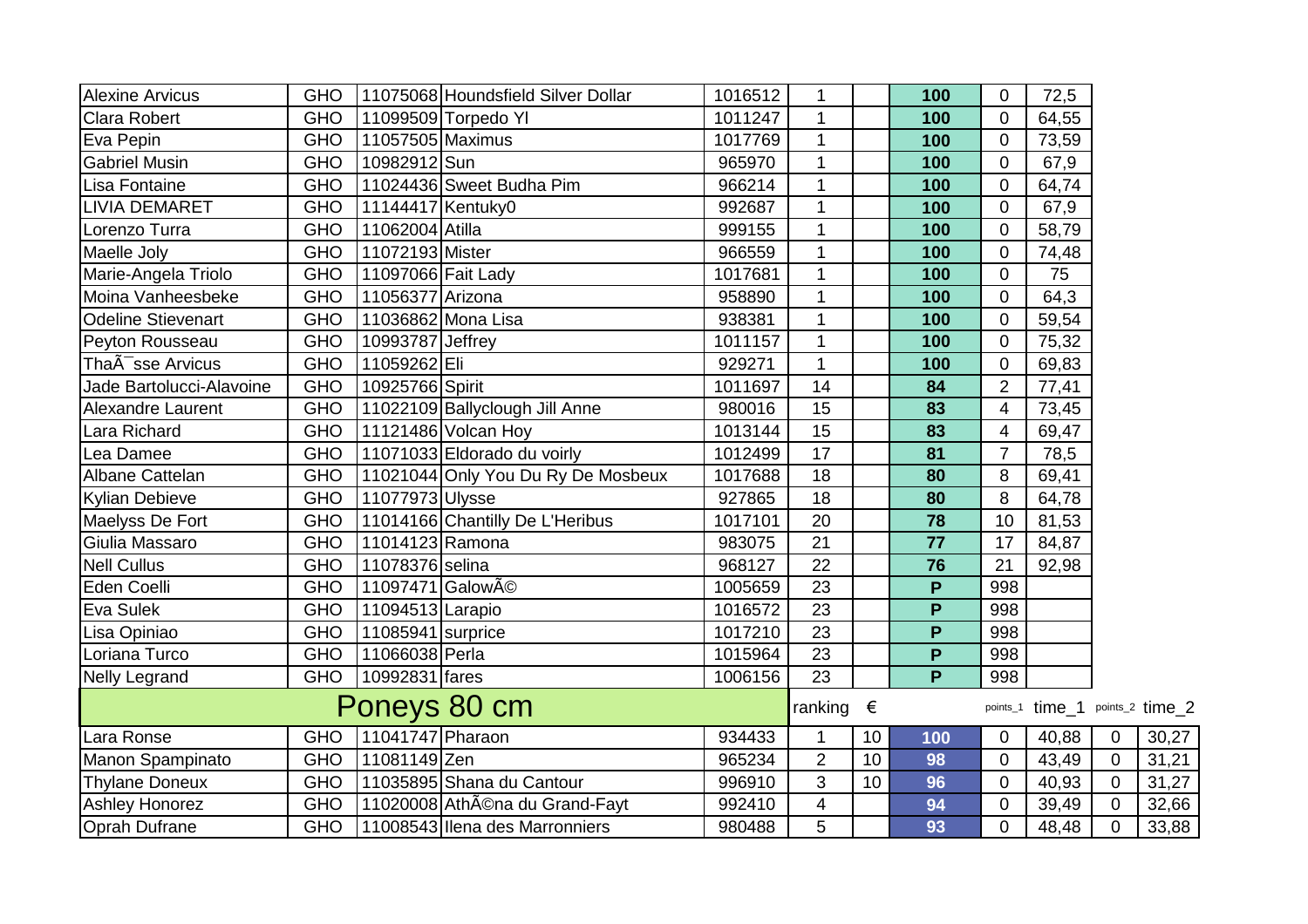| Oceane Huart                | <b>GHO</b>  |                    | 11021811 Goldikova Du Mouligneau       | 976416   | 6                       | 92                      | $\overline{4}$   | 55,25  | $\overline{0}$ | 30,86           |
|-----------------------------|-------------|--------------------|----------------------------------------|----------|-------------------------|-------------------------|------------------|--------|----------------|-----------------|
| Peyton Rousseau             | <b>GHO</b>  | 10993787 Venus     |                                        | 958886   | $\overline{7}$          | 91                      | $\overline{0}$   | 48,89  | 6              | 47,01           |
| Ashley Honorez              | <b>GHO</b>  | 11020008 Yasmine   |                                        | 992332   | 8                       | 90                      | $\Omega$         | 41,75  | 8              | 45,2            |
| Elisabeth Bernard           | <b>GHO</b>  | 11114132 Kantor    |                                        | 948272   | 9                       | P                       | 998              |        |                |                 |
| Eva Ronse                   | <b>GHO</b>  |                    | 11041749 Ballymacmaque Dusty           | 968264   | $\boldsymbol{9}$        | P                       | $\overline{4}$   | 54,3   | 98             |                 |
| Laureelyne Vanheesbeke      | <b>GHO</b>  | 11066035 Elton     |                                        | 992436   | 9                       | P                       | 998              |        | 98             |                 |
|                             |             | 80 cm              |                                        |          | ranking $\epsilon$      |                         | points_1         | time_1 |                | points_2 time_2 |
| <b>Clara Robert</b>         | <b>GHO</b>  |                    | 11099509 Torpedo YI                    | 1011247  | 1                       | 100                     | 0                | 45,28  | $\Omega$       | 30,58           |
| <b>Isaline Andre</b>        | <b>GHO</b>  |                    | 11027799 Darko De La Croix             | 1015182  | $\overline{2}$          | 98                      | $\overline{0}$   | 40,95  | $\overline{0}$ | 34,23           |
| Noemie Avaux                | <b>GHO</b>  |                    | 10931310 Glamour du Haras des Barrages | 990208   | 3                       | 96                      | $\Omega$         | 45,45  | $\Omega$       | 35,25           |
| <b>Gabriel Musin</b>        | <b>GHO</b>  | 10982912 Sun       |                                        | 965970   | $\overline{\mathbf{4}}$ | 94                      | $\Omega$         | 46,61  | $\Omega$       | 35,45           |
| Melana Vanherreweghen       | <b>GHO</b>  |                    | 10969984 Aero Flyer de Himbe           | 1000751  | 5                       | 93                      | $\overline{0}$   | 43,16  | $\Omega$       | 37,64           |
| <b>Cassandre Avaux</b>      | <b>GHO</b>  |                    | 10931309 Surprise du Driepikkel        | 998547   | 6                       | 92                      | $\overline{0}$   | 42,25  | $\Omega$       | 40,04           |
| Oceane Huart                | <b>GHO</b>  |                    | 11021811 Sanpas Twist                  | 946519   | $\overline{7}$          | 91                      | $\overline{0}$   | 44,08  | $\Omega$       | 41,36           |
| <b>Vicky Bourlard</b>       | <b>GHO</b>  |                    | 10796552 nice breaker eb               | 1017480  | 8                       | 90                      | $\overline{0}$   | 47,21  | $\overline{2}$ | 43,64           |
| Matheo Lanssens             | <b>GHO</b>  |                    | 11061813 Leo De Saint-aubain           | 997173   | 9                       | 89                      | $\overline{0}$   | 42,65  | $\overline{4}$ | 29,73           |
| <b>Manon Procureur</b>      | <b>GHO</b>  | 11039484 sophie hb |                                        | 988830   | 10                      | 88                      | $\overline{0}$   | 42,55  | 4              | 32,52           |
| Celina Di Zenzo             | <b>GHCR</b> |                    | 10961923 Iyassas du sanpas             | 999298   | 11                      |                         | $\Omega$         | 50,6   | 4              | 33,17           |
| <b>Marine Thomas</b>        | <b>GHO</b>  |                    | 11044987 Qarla Une Prince              | 942045   | 12                      | 87                      | $\overline{0}$   | 41,8   | $\overline{4}$ | 34,99           |
| Oceane Huart                | <b>GHO</b>  |                    | 11021811 Loving You du Grand Fayt      | 1012376  | 13                      | 86                      | $\Omega$         | 42,57  | $\overline{4}$ | 35,94           |
| <b>Thaisse Arvicus</b>      | <b>GHO</b>  | 11059262 Eli       |                                        | 929271   | 14                      | 85                      | $\Omega$         | 44,84  | 4              | 36,21           |
| Jade Bartolucci-Alavoine    | <b>GHO</b>  | 10925766 Spirit    |                                        | 1011697  | 15                      | 84                      | $\overline{4}$   | 43,9   | $\Omega$       | 36,77           |
| Leila Scannella             | <b>GHO</b>  | 10981156 Myrtille  |                                        | 10107848 | 16                      | 83                      | 4                | 55,47  | $\Omega$       | 38,58           |
| Raphael Tramasure           | <b>GHO</b>  |                    | 11098235 Mobydick Vh Polderhof         | 985226   | 17                      | 82                      | $\overline{0}$   | 43,55  | $\overline{4}$ | 41,83           |
| Alizee Decruyenaere         | <b>GHO</b>  |                    | 11045972 black lady                    | 1011716  | 18                      | 81                      | $\overline{0}$   | 48,56  | $\overline{7}$ | 48,82           |
| Ilona Dewilder              | <b>GHO</b>  | 10076671 Louise    |                                        | 999388   | 19                      | 80                      | $\overline{4}$   | 36,71  | 4              | 32,98           |
| Lorenzo Turra               | <b>GHO</b>  | 11062004 Atilla    |                                        | 999155   | 20                      | 79                      | $\overline{4}$   | 40,16  | $\overline{4}$ | 35,31           |
| Lea Damee                   | <b>GHO</b>  |                    | 11071033 Eldorado du voirly            | 1012499  | 21                      | 78                      | 4                | 47,23  | 6              | 47,25           |
| Peyton Rousseau             | <b>GHO</b>  | 10993787 Jeffrey   |                                        | 1011157  | 22                      | 77                      | $\overline{0}$   | 42,93  | 11             | 52,14           |
| Lara Soupart                | <b>GHO</b>  |                    | 11061221 Free Willie                   | 990624   | 23                      | 76                      | 10               | 57,51  | 5              | 46,6            |
| Giulia Massaro              | <b>GHO</b>  | 11014123 Ramona    |                                        | 983075   | 24                      | 75                      | $\overline{4}$   | 46,06  | 29             | 62,94           |
| <b>Charlotte Harmegnies</b> | <b>GHO</b>  | 11067026 Akah Z    |                                        | 979012   | 25                      | 74                      | $\boldsymbol{4}$ | 41,01  | 38             | 75,71           |
| Maelyss De Fort             | <b>GHO</b>  |                    | 11014166 Chantilly De L'Heribus        | 1017101  | 26                      | $\overline{\mathsf{P}}$ | 998              |        |                |                 |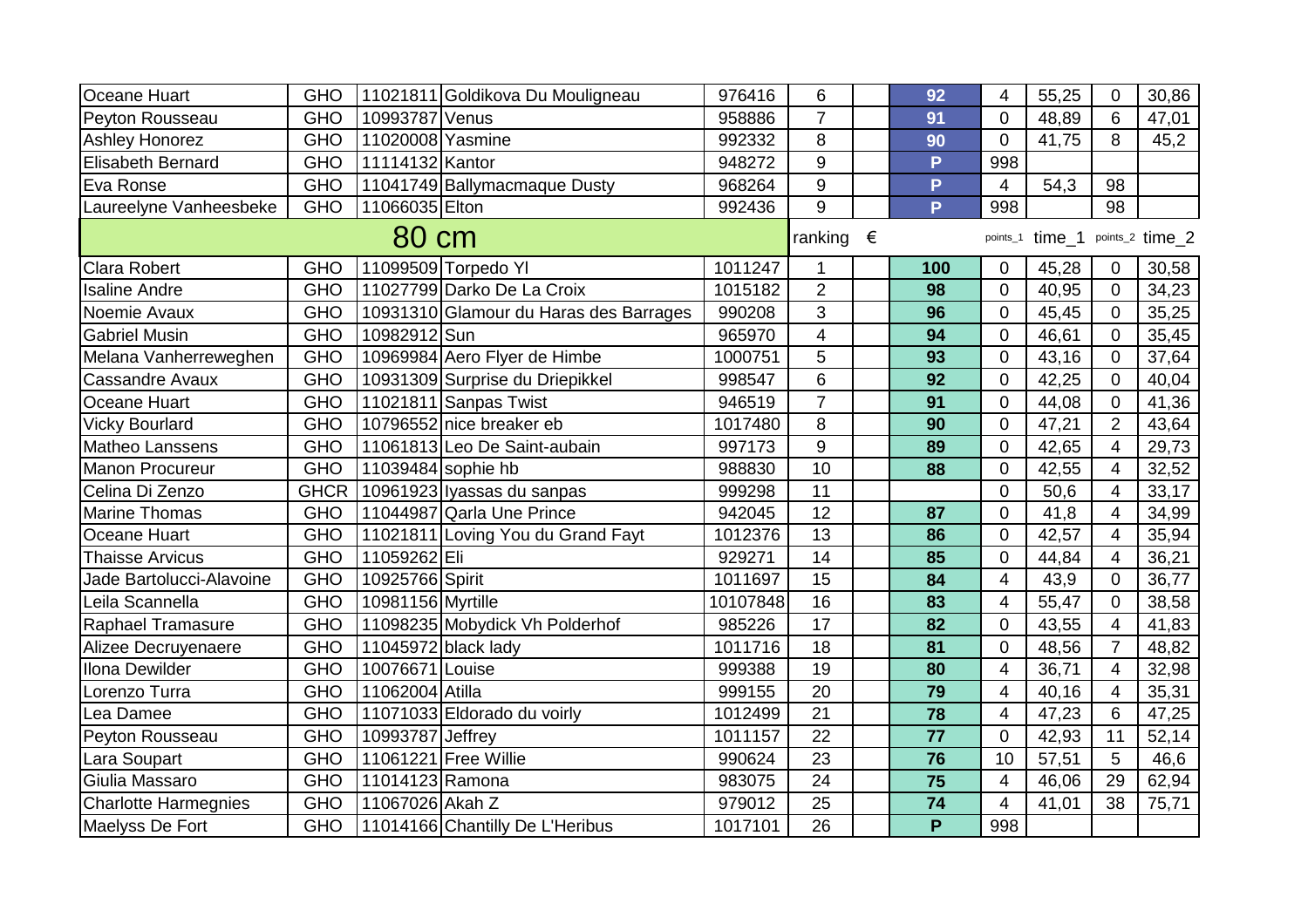| Nell Cullus                       | <b>GHO</b>  | 11078376 selina    |                                                 | 968127  | 26                 |                 | P                                          | 998            |        |                |                 |
|-----------------------------------|-------------|--------------------|-------------------------------------------------|---------|--------------------|-----------------|--------------------------------------------|----------------|--------|----------------|-----------------|
| Sara Leonard                      | <b>GHO</b>  |                    | 10955577 Fanny Du Rieu                          | 1013362 | 26                 |                 | P                                          | 998            |        |                |                 |
| Talya Tis                         | <b>GHO</b>  |                    | 11122926 Kashcoeur Du Fonteny                   | 1000725 | 26                 |                 | P                                          | 998            |        |                |                 |
| Thais Lechien                     | <b>GHO</b>  |                    | 11020504 Venus D'Audouville                     | 1016563 | 26                 |                 | P                                          | 998            |        | 998            |                 |
|                                   |             |                    | Poneys 90 cm                                    |         | ranking $\epsilon$ |                 |                                            | points_1       | time 1 |                | points_2 time_2 |
| <b>Ashley Honorez</b>             | <b>GHO</b>  | 11020008 Pharaon   |                                                 | 934433  | $\mathbf{1}$       | 12              | 100                                        | $\mathbf 0$    | 38,14  | 0              | 32,02           |
| Lara Ronse                        | <b>GHO</b>  |                    | 11041747 Invictus de la Cense au Bois           | 989504  | $\overline{2}$     | 12              | 98                                         | $\Omega$       | 36,5   | $\Omega$       | 32,08           |
| <b>Marine Thomas</b>              | <b>GHO</b>  | 11044987 eljem     |                                                 | 991324  | 3                  | 12              | 96                                         | $\overline{0}$ | 38,45  | $\overline{0}$ | 32,51           |
| <b>Ashley Honorez</b>             | <b>GHO</b>  | 11020008 Yasmine   |                                                 | 992332  | $\overline{4}$     |                 | 94                                         | $\overline{0}$ | 39,31  | $\mathbf 0$    | 33,92           |
| Nola Scannella                    | <b>GHO</b>  | 11084733 Jumper    |                                                 | 962247  | 5                  |                 | 93                                         | $\overline{4}$ | 52,42  | $\overline{4}$ | 31,31           |
| Oceane Huart                      | <b>GHO</b>  |                    | 11021811 Goldikova Du Mouligneau                | 976416  | 6                  |                 | 92                                         | 4              | 34,57  | $\overline{4}$ | 33,38           |
| Laureelyne Vanheesbeke            | <b>GHO</b>  | 11066035 Elton     |                                                 | 992436  | $\overline{7}$     |                 | 91                                         | $\overline{4}$ | 38,08  | $\overline{4}$ | 34,82           |
| <b>Emy Verbist</b>                | <b>GHO</b>  |                    | 11014320 Cappells Delyth                        | 992025  | 8                  |                 | 90                                         | $\overline{4}$ | 49,68  | $\overline{4}$ | 38,97           |
| Lara Ronse                        | <b>GHO</b>  |                    | 11041747 Irrésistible                           | 992333  | $9\,$              |                 | 89                                         | 8              | 54,38  | 8              | 37,19           |
| Manon Spampinato                  | <b>GHO</b>  | 11081149 Zen       |                                                 | 965234  | 10                 |                 | 88                                         | $\Omega$       | 41,39  | 12             | 49,29           |
| <b>Ashley Honorez</b>             | <b>GHO</b>  |                    | 11020008 Athéna du Grand-Fayt                   | 992410  | 11                 |                 | 87                                         | 14             | 57,53  | 14             | 37,07           |
|                                   |             |                    |                                                 |         |                    |                 |                                            |                |        |                |                 |
| <b>Lily Smolarek</b>              | <b>GHO</b>  | 11064595 Lizy      |                                                 | 975044  | 12                 |                 | P                                          | 998            |        |                |                 |
|                                   |             | 90 cm              |                                                 |         | ranking            | €               | Orion & Cr points_1 time_1 points_2 time_2 |                |        |                |                 |
| Leila Scannella                   | <b>GHO</b>  | 10981156 Myrtille  |                                                 | 1017848 | $\mathbf{1}$       | 12              | 100                                        | 0              | 39,68  | $\mathbf 0$    | 33,47           |
| <b>Isaline Andre</b>              | <b>GHO</b>  |                    | 11027799 Darko De La Croix                      | 1015182 | $\overline{2}$     | 12              | 98                                         | $\overline{0}$ | 35,81  | $\overline{0}$ | 35,17           |
| Lorena Verbeck                    | <b>GHO</b>  |                    | 10948482 Kiss-me De La Ferme Fleurie            | 1005546 | 3                  | 12              | 96                                         | $\overline{0}$ | 45,6   | $\overline{0}$ | 37,45           |
| <b>Justine Gaillard</b>           | <b>GHO</b>  |                    | 10772275 Chablis De Gola Z                      | 1003380 | 4                  | 12              | 94                                         | $\Omega$       | 48,16  | $\overline{0}$ | 38,07           |
| Laura Cornez                      | <b>GHO</b>  |                    | 10089398 Karlton Du Mouligneau                  | 1002056 | 5                  | 12              | 93                                         | $\Omega$       | 44,43  | $\Omega$       | 38,1            |
| Julie Demol                       | <b>GHO</b>  |                    | 11014384 Fruitella du vieux chÂ <sup>a</sup> ne | 1013883 | 6                  | 12              | 92                                         | $\overline{0}$ | 46,35  | $\Omega$       | 38,21           |
| <b>Gwenola Claus</b>              | <b>GHCR</b> |                    | 10946734 Gold des Egyptes                       | 977402  | $\overline{7}$     | $\overline{12}$ |                                            | $\mathbf 0$    | 39,72  | $\mathbf 0$    | 41,11           |
| <b>Manon Procureur</b>            | <b>GHO</b>  |                    | 11039484 Inidelle Du Marais-e.d.                | 1009852 | 8                  |                 | 91                                         | $\overline{0}$ | 45,5   | $\Omega$       | 41,3            |
| <b>Marine Thomas</b>              | <b>GHO</b>  |                    | 11044987 Qarla Une Prince                       | 942045  | $9$                |                 | 90                                         | $\overline{0}$ | 40,14  | $\overline{4}$ | 32,27           |
| Elisa Legat                       | <b>GHO</b>  | 10059460 Ilha      |                                                 | 1016617 | 10                 |                 | 89                                         | $\overline{4}$ | 34,04  | $\overline{4}$ | 32,92           |
| <b>Jimmy Mouilliez</b>            | <b>GHO</b>  | 11034682 Isabelle  |                                                 | 976333  | 11                 |                 | 88                                         | $\overline{4}$ | 40,79  | $\overline{4}$ | 33,15           |
| <b>Manon Procureur</b>            | <b>GHO</b>  | 11039484 sophie hb |                                                 | 988830  | 12                 |                 | 87                                         | 4              | 44,35  | $\overline{4}$ | 36,07           |
| Jessica Vanhamme<br>Sophie Quinet | <b>GHO</b>  |                    | 10059896 Hiphiphip du sanpas                    | 999294  | 13<br>14           |                 | 86                                         | 4              | 41,02  | $\overline{4}$ | 36,44<br>36,54  |